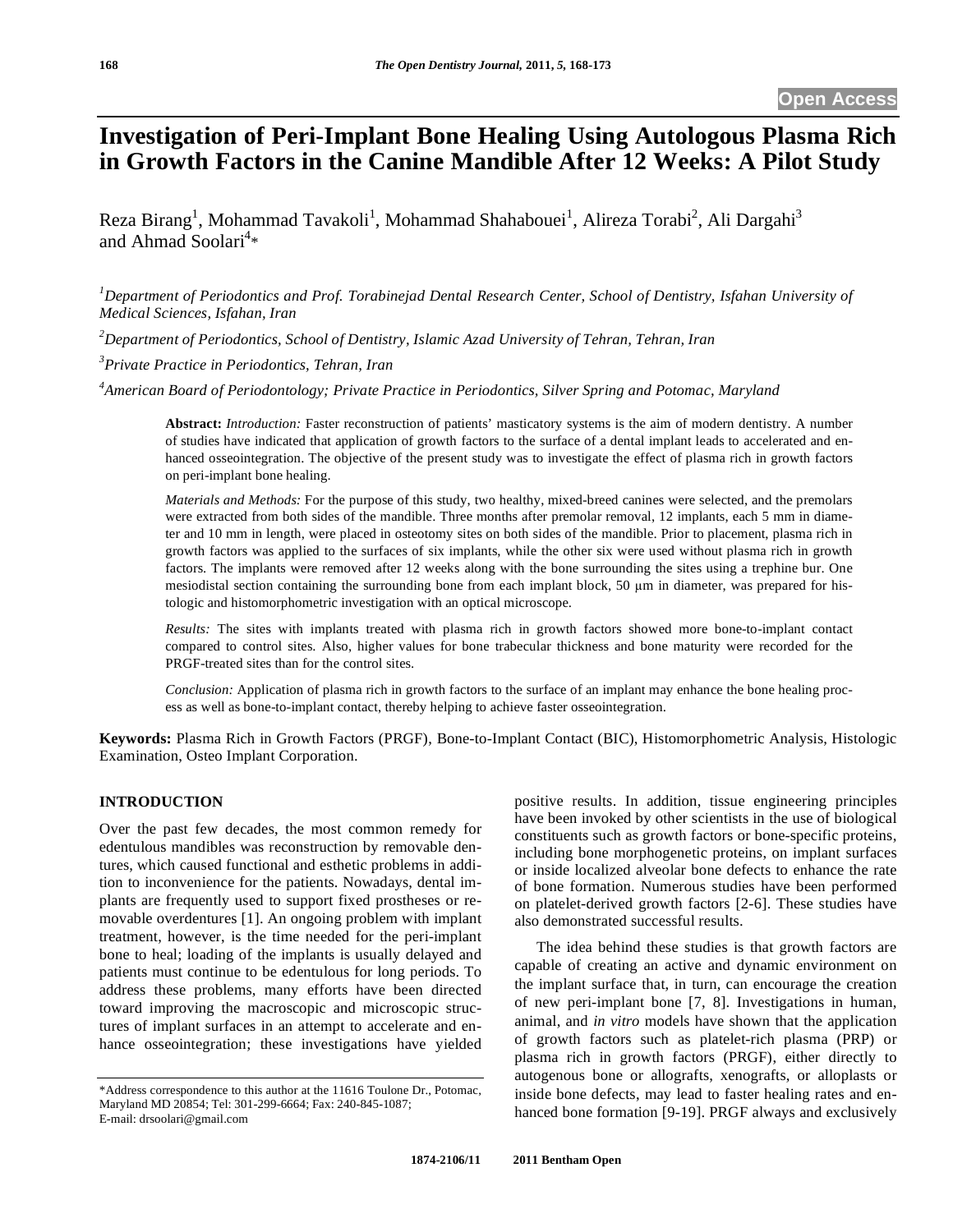### *Investigation of Peri-Implant Bone Healing Using Autologous Plasma The Open Dentistry Journal, 2011, Volume 5* **169**

uses a patient's own autologous proteins, which are prepared at the same time they are used. PRGF contains platelet and plasma growth factors involved in the repair process; it also contains sticky plasma proteins such as fibrin, fibronectin, and vitronectin, among others [6, 18]. Some researchers have even reported that the high concentration of transforming growth factor  $\beta$  (TGF- $\beta$ ) present in platelets *via* PRP can give rise to better repair of the emerging tissue and to enhanced bone reconstruction. They claim that the growth factors released by platelets play an important role in improving the bone response and in the transformation of marrow bone cells into osteoblasts [20].

In contrast, some researchers have challenged the application of growth factors to bone tissue for enhancing bone reconstruction [21-27]. Giovanini *et al.* [25] created four 16  $mm<sup>2</sup>$  bone defects in the calvaria of 21 rabbits. The surgical defects were treated with either particulate autograft, particulate autograft mixed with PRP, or PRP alone. The histomorphometric results demonstrated intensive deposition of fibrous tissue, while bone deposition was hindered in PRP groups. These results coincided with higher values of TGF- $\beta$ on the PRP sample. The authors explained that the higher levels of TGF- $\beta$  associated with the expression of collagen III, a smooth muscle actin, on defects treated with PRP suggest that this biomaterial induces an effect that can be considered similar to that of a fibroproliferative disorder. Arpornmaeklong *et al.* [26] compared the effects of PRP and bone morphogenetic protein 2 in vitro. They reported that PRP showed a dose-dependent stimulation of cell proliferation while reducing alkaline phosphatase activity and calcium deposition in the culture. Bone morphogenetic protein 2 led to an opposite cell response and induced the highest alkaline phosphatase activity and mineral deposition. These data suggest that PRP inhibited osteogenic differentiation of marrow-derived preosteoblasts in a dose-dependent manner. The authors further claimed that the useful clinical effects observed in applications of PRP may have been the result of one of the following two causes: (1) formation of an autologous fibrin gel, which may have given rise to stabilization of the graft material and the blood coagulate due to its adhesive strength; or (2) the strong mitogenic properties of PRP for soft tissue cells, which improve reconstruction treatments because of the associated faster repair process and reduced likelihood of wound dehiscence.

Because of the controversy regarding the effectiveness of growth factors in enhancing peri-implant bone healing, the present study sought to evaluate the effects of autogenous PRGF on the quantity and quality of peri-implant bone reconstruction in the canine mandible.

# **MATERIALS AND METHODS**

Two male mixed-breed canines (each around 25 kg) were selected for this split-mouth study. Animal selection, management, and preparation and surgical protocols were adopted from a study of Wikesjo *et al.* [28] and were in accordance with the instructions of the Medical Ethics and Institutional Animal Care Committee of Isfahan University of Medical Sciences, Isfahan, Iran.

# **Surgical Procedure**

The animals used in this study were weighed 3 months after extraction of the premolars on both sides of their mandibles. A mixture of 10% ketamine hydrochloride (40 mg/kg) and 2% xylazine (5 mg/kg) (Alfasan International, Woerden, The Netherlands) was administered by deep muscular injection to induce anesthesia. An intubation tube containing a combination of oxygen and 15% halothane was used to maintain anesthesia. Immediately after the anesthetic took effect, blood samples were taken from the tibia and transferred to a centrifuge.

While the blood sample was being prepared, the surgeon made crestal incisions in the edentulous area on each side of the mandible to create three osteotomy sites, each 5 mm in diameter and 10 mm in length. The surgeon then placed three OIC implants (Osteo Implant Corporation, New Castle, PA, USA) in a submerged technique inside the osteotomy sites in the right mandible. The edges of the reflected flap were then sutured using an interrupted technique. On the left side of the mandible, PRGF was injected into the prepared sites, and three more implants were first immersed in PRGF and then placed into the osteotomy sites.

The same procedure was repeated in the other dog, except that the implants that had been immersed in PRGF were placed in the right side of the mandible.

During the first 12 weeks after implant placement surgery, infection control was accomplished by daily topical application of 2% chlorhexidine solution coupled with administration of a broad-spectrum antibiotic (a combination of penicillin G 10,000 IU/kg and streptomycin 100 mg/kg, Hayyan Pharmaceutical Co, Tehran, Iran). The animals were fed soft food supplemented with vitamins throughout the study period [29].

#### **PRGF Preparation**

The creation and application of PRGF followed the protocol of Anitua *et al.* [6]. A blood sample of 20 mL was taken from the saphenous vein in the tibia and directly transferred to the PRGF System (BTI Biotechnology, San Antonio, Spain). For PRGF preparation, a one-stage centrifuge was used at a low speed (460*g*) for 15 to 20 minutes at room temperature. Sterile tubes containing a 38% sodium citrate solution were used to prevent blood coagulation. For activation and aggregation of platelets, 50 mL of 10% calcium chloride was used for each milliliter of PRGF. After the blood sample had been centrifuged and the plasma had been separated from the red and white blood cells, the plasma in each tube was fractionated into three distinct fractions. Fraction 3, designated as PRGF, is the layer immediately over a layer of red blood cells and contains a considerable amount of platelet-derived growth factors [30].

#### **Histologic Preparation**

Twelve weeks after the implants had been placed, biopsy blocks containing the implants and the surrounding bone were removed using a trephine bur (no. 8; Meisinger, Neuss, Germany). Each specimen was kept for 10 days in a coded package containing 10% formalin solution and then dehydrated with alcohol. The specimens were then transferred into a transparent cold-setting acrylic resin (Fig. **1**). The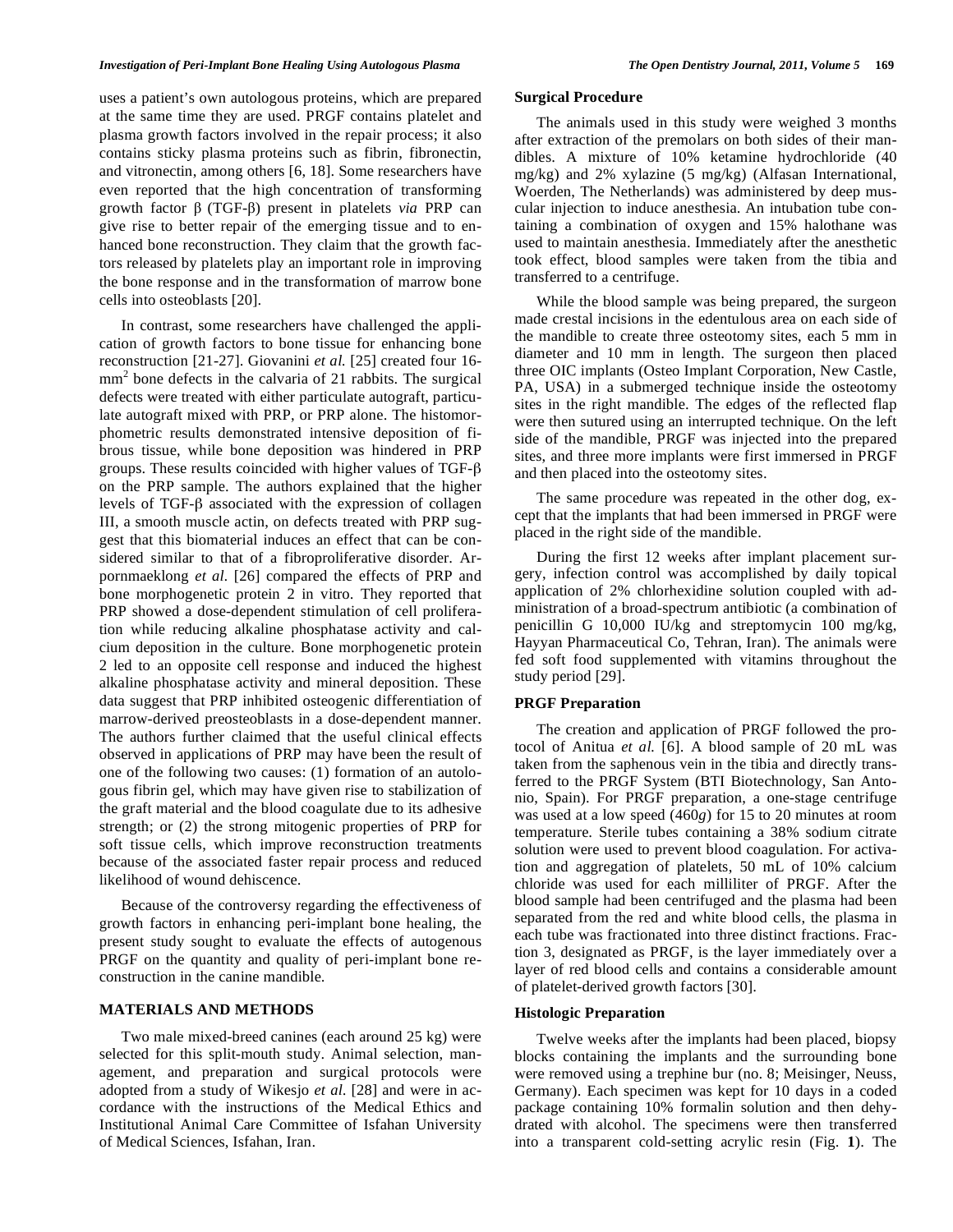

**Fig. (1).** (Left) Control sample and (right) PRGF-treated sample within the cold resin (40X magnification).



**Fig. (2).** Newly formed bone at (**A**) low magnification (40X) and (**B**) high magnification (100X). It is possible to see newly formed bone (woven bone, WB, and lamellar bone, LB) and the presence of well-ordered trabeculae with marginal osteoblastic activitiy in the PRGF section compared to the control (basic fuchsin– toluidine blue).  $C =$  connective tissue; OB = osteoblast; BM = bone marrow;  $T =$ trabeculae.



**Fig. (3).** PRGF section at 12 weeks. It is possible to see lamellar bone around the PRGF-treated implant with polarized microscope (100X). HS = Haversian system; BM = bone marrow; LB = lamellar bone;  $OB = old$  bone;  $C =$  connective tissue; Im = implant.

ground histologic sections were prepared to obtain mesiodistal sections 50 µm thick and further prepared according to the Donath method [31]. The sections were sent for examination by an oral pathologist with an optical microscope (BX51; Olympus Co, Tokyo, Japan). The parameters recorded for each section included: (1) inflammation rate (scored as follows: 0, none or few inflammatory cells, no reaction; 1, < 25 cells, mild reaction; 2, 25 to 125 cells, moderate reaction;  $3$ ,  $>$  or = 125 cells, severe reaction [31,32]); (2) type of osseous tissue generated (eg, lamellar bone, woven bone); (3) thickness of bone trabeculae; and (4) boneto-implant contact (BIC) percentage. BIC is a histologic concept traditionally evaluated by calculating the amount of the implant surface directly attached to mineralized bone





**Fig. (4).** Comparison of BIC (length of direct bone-to-implant contact as a percengae of the implant surface) in (**A**) PRGF-treated and (**B**) control samples. In the PRGF-treated sample, almost complete contact of the bone within the thread is seen (basic fuchsin– toluidine blue; original magnification 100X).

without the interposition of soft connective tissue. Three sections of each specimen were examined, and the average of the three measurements was reported as the BIC for that implant. The predominant cell type, calcification, and thickness of the fibrous connective tissue were also recorded.

# **Statistical Analysis**

Because only two animals were used in this study, statistical analysis could not be performed. Descriptive analyses were performed.

#### **RESULTS**

In this experiment, healing proceeded without difficulty in both animals; no infections or implant or bone exposures were observed in any of the implant sites.

A comparison of PRGF-treated and control sites revealed identical inflammation rates.

Bone maturity was greater in the PRGF group than in the control group (Figs **1** to **4**, Table **1**). Moreover, it was possible to see lamellar bone around the PRGF-treated implants under polarized microscopy (Fig. **3**).

The thickness of the bone trabeculae was greater in the PRGF-treated sites than in the control sites (Table **2**). Fig. (**2a** and **2b)** show the presence of well-ordered trabeculae with marginal osteoblastic activity in the PRGF section, compared to the control.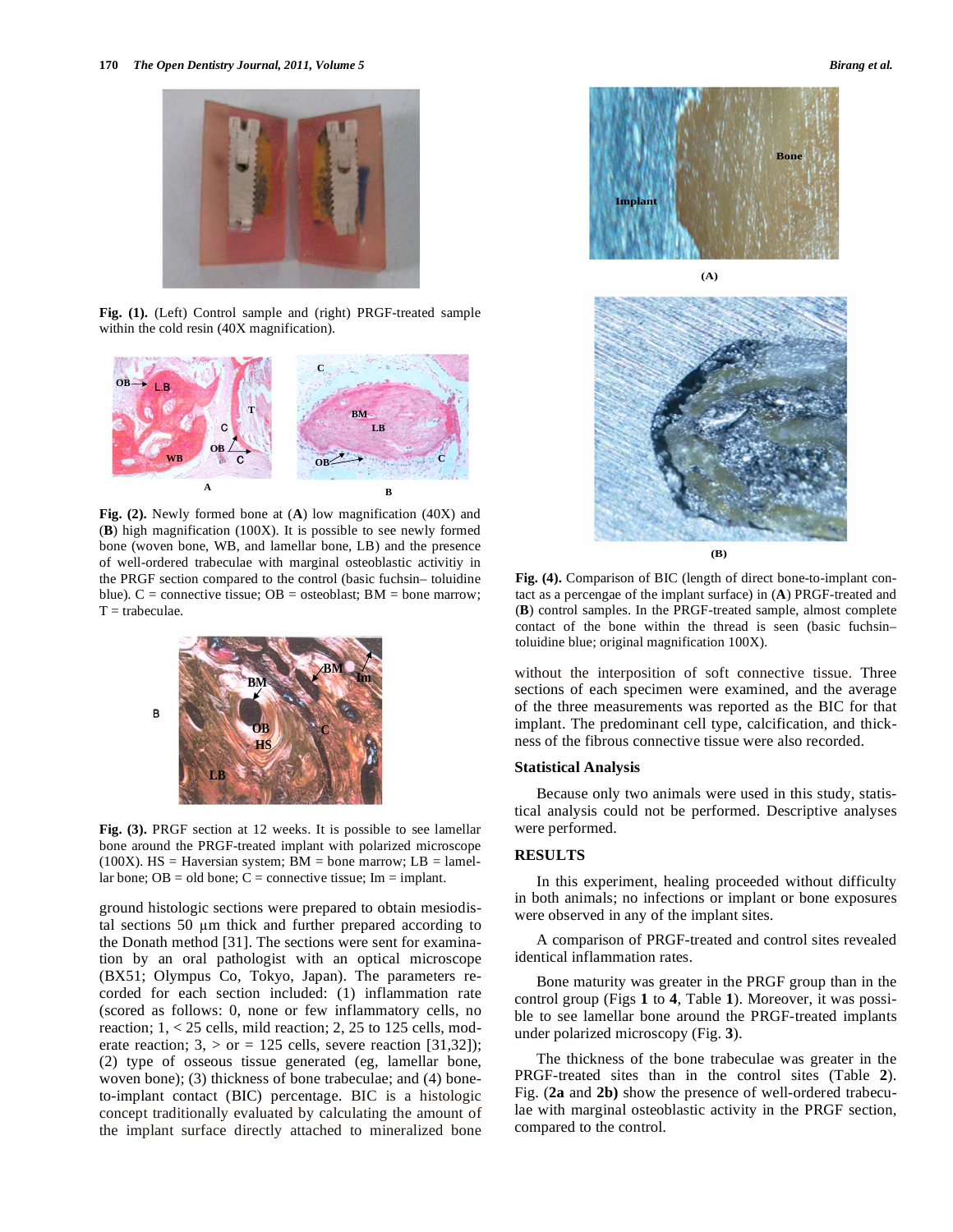#### **Table 1. Thickness of Bone Trabeculae at Different Sites**

|                    | <b>Trabecular Thickness</b> |             |   |
|--------------------|-----------------------------|-------------|---|
| <b>Study Group</b> |                             |             | Ш |
| PRGF               | $5(83.3\%)$                 | $1(16.6\%)$ |   |
| Control            | $4(66.6\%)$                 | $2(33.3\%)$ |   |

PRGF = plasma rich in growth factors. Definitions of trabecular thickness grades: Grade I = Thicker than 60  $\mu$ m (thick); grade II = 20–60  $\mu$ m (medium); grade III = thinner than 20 um (thin).

**Table 2. Maturity of Regenerated Bone at Different Sites** 

|                    | <b>Bone Type</b> |             |   |
|--------------------|------------------|-------------|---|
| <b>Study Group</b> |                  | ш           | Ш |
| PRGF               | $4(66.6\%)$      | $2(33.3\%)$ |   |
| Control            | $2(33.3\%)$      | $4(66.6\%)$ |   |

PRGF = plasma rich in growth factors. Definitions of bone type: Grade I = lamellar bone; grade II = lamellar and woven bone; grade III = woven bone.

Comparisons were also made between the experimental and control groups in terms of BIC percentage. BIC percentage was higher in the PRGF group (Table **3**, Fig. **4**).

#### **DISCUSSION**

Despite controversy regarding their effectiveness, growth factors are frequently used in medicine and dentistry. In dentistry, they are used as PRP and PRGF to treat problems such as periodontal infrabony defects, peri-implant bone defects, and denuded dental roots, and in procedures including maxillary sinus augmentation and osteodistraction [32]. However, more recently, the efficacy of growth factors in bone tissue reconstruction has been seriously challenged [21-25].

The present study was designed on the basis of histologic and histometric evaluations to investigate the effect of PRGF on the healing process of peri-implant bone in the canine mandible. The parameters used to evaluate bone healing consisted of inflammation rate, the maturity of newly generated bone, BIC percentage, and bone trabecular thickness.

The PRGF and control treatments exhibited similar rates of inflammation over the 12 weeks following surgery. The severity of inflammation was evaluated in most cases as grade 0 (no inflammation). This finding is in agreement with the findings reported by Fontana *et al.* [15].

The maturity of newly regenerated bone was investigated during the same 12-week period. A greater amount of mature bone was observed in the PRGF-treated sites than in the control sites (Table **1**). None of the samples in either group was evaluated as grade III (woven bone). This indicates that remodeling is a function of time, as also reported by Philippart *et al.* [14]. However, Choi *et al.* [23] reported different results in their canine study. Their fluorescence microscopic examinations revealed that bone grafts containing PRP exhibited delayed remodeling. Zechner *et al.* [8] reported the time course of local bone formation following the application of PRP during implant placement in minipigs. The animals were sacrificed at 3, 6, and 12 weeks, and undecalcified ground sections were prepared. They reported significant improvement in the 6-week specimens but not in the 12 week specimens. These differences in time and dose depend-

**Table 3. Means and Standard Errors of BIC Percentage for the Different Treatments at 12 Weeks** 

| <b>Treatment</b> | $BIC \% (Mean \pm SE)$ |
|------------------|------------------------|
| PRGF             | $59.83 \pm 3.1$        |
| Control          | $45.67 \pm 3.7$        |

BIC = bone-implant contact; PRGF = plasma rich in growth factors.

ence may be related to the use of different animals and quality/quantity of PRGF obtained from the animals.

The data in Table **2** show that thicker bone trabeculae were observed around the PRGF-treated implants than around the control implants. This finding is in agreement with the results reported by Wojtowicz *et al.* [11] and Fuerst *et al.* [3].

In this experiment, application of PRGF to implant surfaces gave rise to faster healing of the bone surrounding the implant and enhancement of BIC compared to the control treatment (PRGF treatment =  $59.83\% \pm 3.1\%$ , control =  $45.67\% \pm 3.7\%$ ) (Table 3). This is in agreement with the findings of Fontana *et al.* [15], Kim *et al.* [16], and Fuerst *et al.* [3]. In their investigation with minipigs, Fuerst *et al.* [3] placed implants on both sides of the mandible. On one side, the implant was treated with platelet-derived growth factors before placement, while the other was placed untreated. After a period of 4 to 8 weeks, the authors measured BIC percentage at both types of sites. During the experimental period, BIC at the surface of growth factor–treated implant surfaces exhibited a mean value of 55.3%, while the mean control BIC was 38.91%. The authors also reported that application of platelet-derived growth factors could be used to strengthen the anchorage of mandibular implants.

While the observation of an advantage associated with growth factor treatment agrees with the findings of the present study, it contradicts those reported by Weibrich *et al.* [22], Schlegel *et al.* [13], Jensen *et al.* [24], and others. Weibrich *et al.* [22] carried out an experiment in rabbits to investigate the effect of platelets present in PRP on peri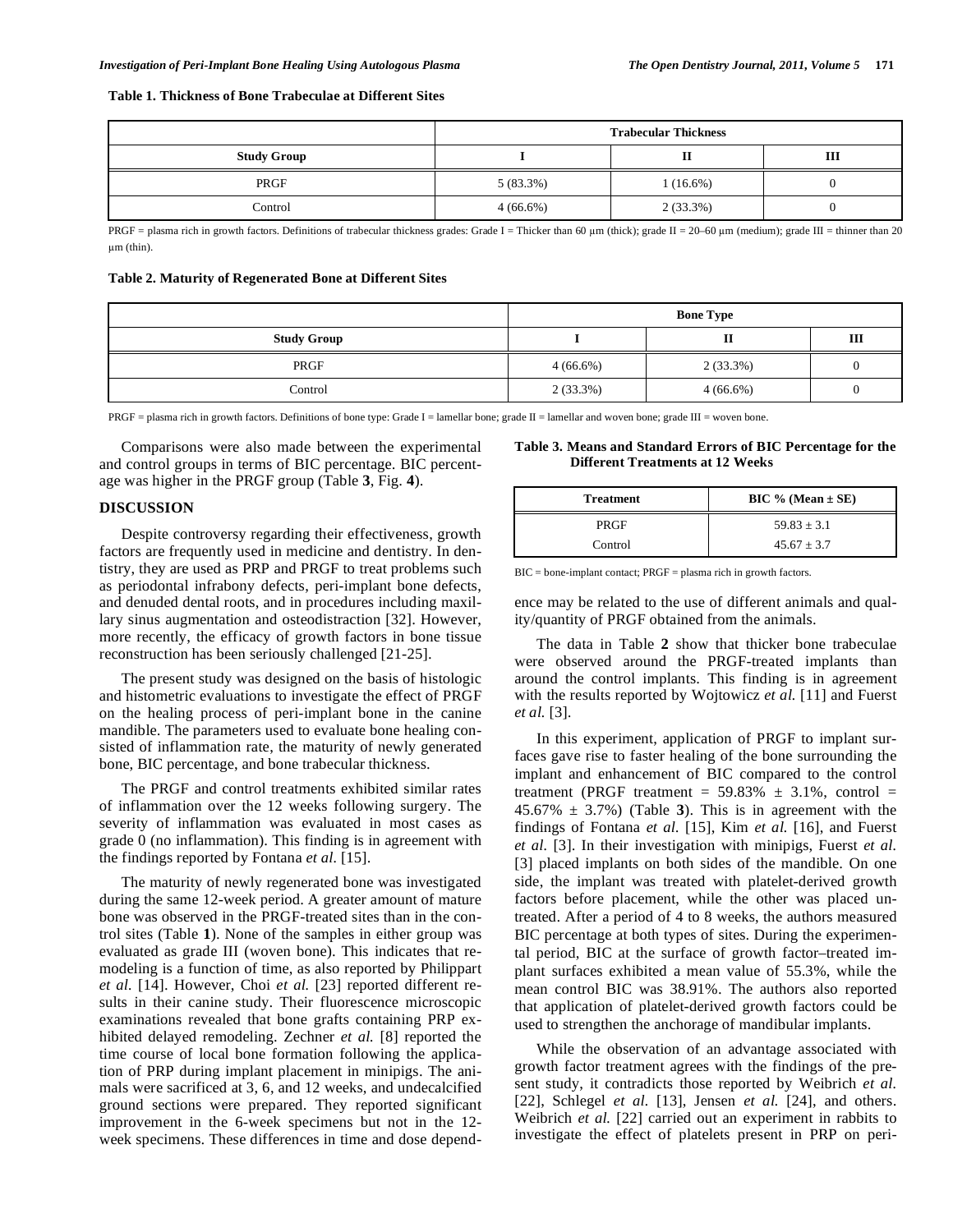implant bone reconstruction. They reported no differences in terms of BIC between the experimental and control groups. They also reported that only a very limited range of platelet concentration (about 1 million platelets/ $\mu$ L) may have positive effects on bone reconstruction, such that any concentration below or above this value may have an inhibitory effect. They found no tangible differences between the two groups with respect to BIC percentage. Schlegel *et al.* [13] reported no considerable effect for PRP when applied for conditioning the implant bed. Jensen *et al.* [24] investigated the use of PRP with frozen or processed allografts and titanium implants covered with hydroxyapatite and reported no enhancements in osseous regeneration or implant stability.

The following may be claimed as possible reasons for the controversial results reported for the effects of plateletderived growth factors:

- 1. The commercial PRP or PRGF preparation systems available commercially may use different amounts of living platelets as a basis for platelet concentrate. Studies have reported that the reproduction and differentiation of mesenchymal stem cells are direct functions of platelet concentration; hence, the differences in the results reported [33].
- The growth factors present in alpha granules will be released rapidly; thus, they may lose their effectiveness if the PRGF sample is not prepared in an environment containing an anticoagulant [34].
- 3. Differences in the amounts of animal and human blood samples taken may result in differences in platelet concentrations and, as a result, in the growth factors derived [3].
- 4. Differences in the numbers of specimens and evaluation methods employed may cumulatively affect study results.
- 5. Animal and clinical studies have shown different results with the use of PRP and its effect on bone healing. This could be a result of the differences between species; that is, differences between species in growth factor concentrations or variations in the presence of growth factors between the various PRPs [35].

A major limitation of this study is in its use of only two animals. Although many samples were obtained from the 12 implants placed, it is possible that subject-related factors influenced the findings, since all samples came from only two animals. Future animal studies involving PRPs and implant placement should employ a larger number of test animals to confirm the present results.

# **CONCLUSION**

Based on the findings of the present study, it may be concluded that application of PRGF to peri-implant bone may enhance the healing of bone surrounding implants, including bone-to-implant contact. Application of this method may, therefore, be effective in enhancing the rate of osseointegration. Future studies of larger numbers of animals should be conducted to confirm the present findings.

# **ACKNOWLEDGEMENT & CONFLICT OF INTEREST**

There are no conflicts of interest and no financial relationships related to any products involved in this study.

# **REFERENCES**

- [1] Misch CE. Rationale for dental implants. In: Misch CD. Contemporary Implant Dentistry. 3rd ed. St Louis, MO: Mosby, 2008: pp. 3- 25.
- [2] Anitua AE. Plasma rich in growth factors: preliminary results of use in the preparation of future sites for implants. Int J Oral Maxillofac Implants 1999; 14: 57-63.
- [3] Fuerst G, Gruber R, Tangl S, Sanroman F, Watzek G. Enhanced bone-to-implant contact by platelet-released growth factors in mandibular cortical bone: a histomorphometric study in minipigs. Int J Oral Maxillofac Implants 2003; 18(5): 685-90.
- [4] Marx RE, Carlson ER, Eichstaedt RM, Schimmele SR, Strauss JE, Georgeff KR. Platelet-rich plasma: growth factor enhancement for bone grafts. Oral Surg Oral Med Oral Pathol Oral Radiol Endod 1998; 85: 638-46.
- [5] Marx RE. Application of tissue engineering principles to clinical practice. In: Lynch SE, Marx RE, Nevins M, Wisner-Lynch LA, Eds. Applications in maxillofacial surgery and periodontics. 2nd ed. Hanover Park, IL: Quintessence, Tissue Engin 2008: pp. 47-63.
- [6] Anitua E, Andia I, Sanchez M. PRGF (plasma rich in growth factors). Dent Dialogue 2004; 3: 2-15.
- [7] Nikolidakis D, van den Dolder J, Wolke JG, Stoelinga PJ, Jansen JA. The effect of platelet-rich plasma on the bone healing around calcium phosphate-coated and non-coated oral implants in trabecular bone. Tissue Eng 2006; 12(9): 2555-63.
- [8] Zechner W, Tangl S, Tepper G, *et al*. Influence of platelet-rich plasma on osseous healing of dental implants: a histologic and histomorphometric study in minipigs. Int Oral Maxillofac Implants 2003; 18: 15-22.
- [9] Aghaloo TL, Moy PK, Freymiller EG. Evaluation of platelet-rich plasma in combination with anorganic bovine bone in the rabbit cranium: a pilot study. Int J Oral Maxillofac Implants 2004; 19(1): 59-65.
- [10] Wiltfang J, Schlegel KA, Schultze-Mosgau S, Nkenke E, Zimmermann R, Kessler P. Sinus floor augmentation with beta-tricalcium phosphate (beta-TCP): does platelet-rich plasma promote its osseous integration and degradation? Clin Oral Implants Res 2003 ; 14(2): 21318.
- [11] Wojtowicz A, Chaberek S, Urbanowska E, Ostrowski K. Comparison of efficiency of platelet rich plasma, hematopoeitic stem cells and bone marrow in augmentation of mandibular bone defects. NY State Dent J 2007; 73(2): 41-5.
- [12] Mazor Z, Peleg M, Garg AK, Luboshitz J. Platelet-rich plasma for bone graft enhancement in sinus floor augmentation with simultaneous implant placement: patient series study. Implant Dent 2004; 13(1): 65-72.
- [13] Schlegel KA, Kloss FR, Kessler P, Schultze-Mosgau S, Nkenke E, Wiltfang J. Bone conditioning to enhance implant osseointegration: an experimental study in pigs. Int J Oral Maxillofac Implants 2003; 18(4): 505-11.
- [14] Philippart P, Brasseur M, Hoyaux D, Pochet R. Human recombinant tissue factor, platelet-rich plasma, and tetracycline induce a high-quality human bone graft: a 5-year survey. Int J Oral Maxillofac Implants 2003;18(3): 411-6.
- [15] Fontana S, Olmedo DO, Linares JA, Guglielmotti MB, Crosa ME. Effect of platelet-rich plasma on the peri-implant bone response: an experimental study. Implant Dent 2004; 13(1): 73-8.
- [16] Kim SG, Kim WK, Park JC, Kim HJ. A comparative study of osseointegration of Avana implants in a demineralized freeze-dried bone alone or with platelet rich plasma. J Oral Maxillofac Surg 2002 ; 60(9):1018-25.
- [17] Sanchez AR. Sheridan PJ. Kupp LI. Is platelet-rich plasma the perfect enhancement factor? a current review. Int J Oral Maxillofac Implants 2003; 18: 93-103.
- [18] Anitua E, Andia I, Ardanza B, Nurden P, Nurden AT. Autologous platelets as a source of proteins for healing and tissue regeneration. Thromb Haemost 2004; 91: 4-15.